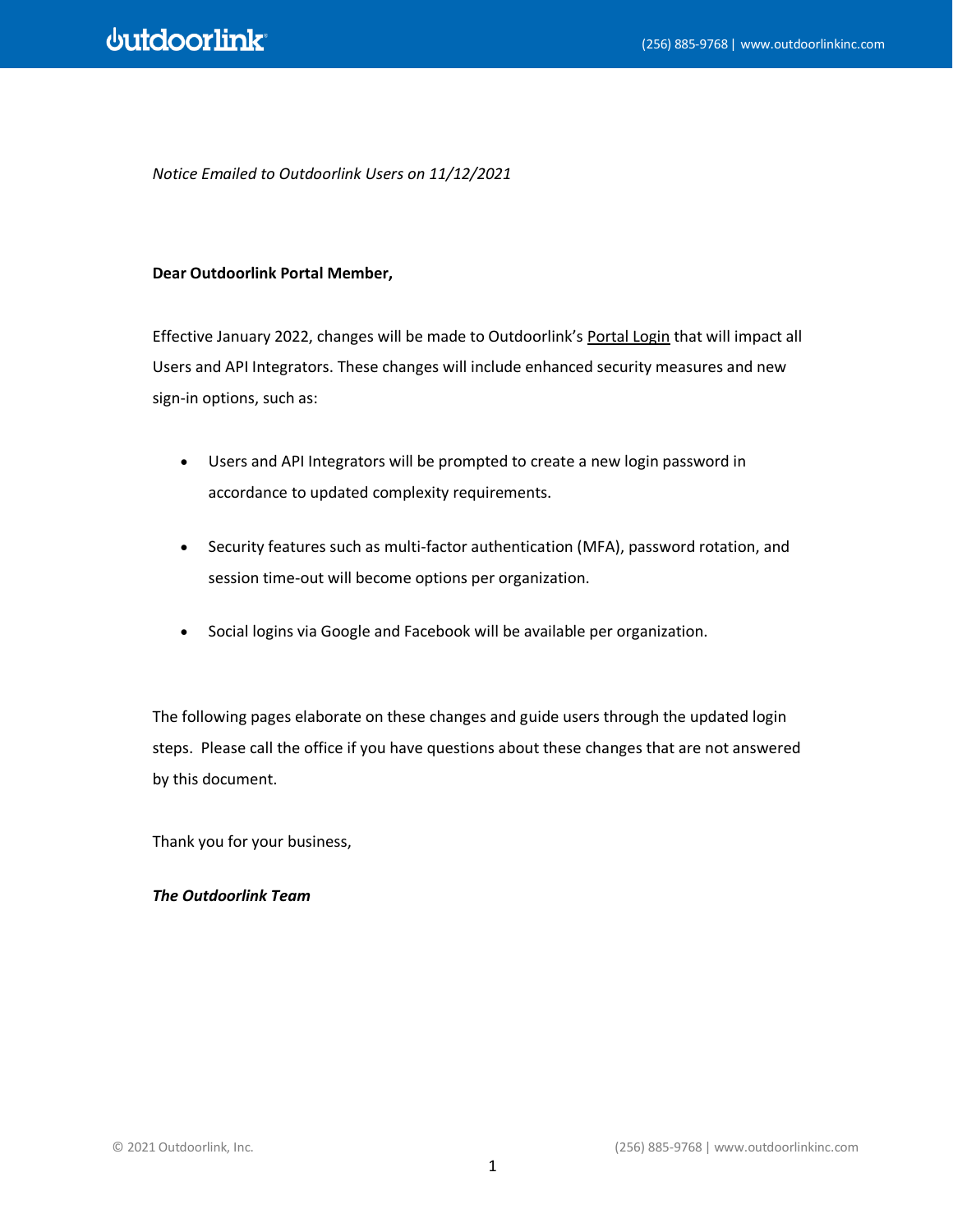## **Outdoorlink Portal Upgrades Effective January 2022**

Beginning mid-January 2022, users will be logged out of the Outdoorlink Portal website and prompted to login through new security measures.

- 1. Visit [portal.outdoorlinkinc.com](https://portal.outdoorlinkinc.com/) to begin.
- **2.** Enter your username (email address) on the login screen:

| dutdoorlink <sup>®</sup>                                     |  |
|--------------------------------------------------------------|--|
| <b>LOGIN</b><br>Login below to access the Outdoorlink Portal |  |
| E-mail Address                                               |  |
| <b>SIGN-IN</b>                                               |  |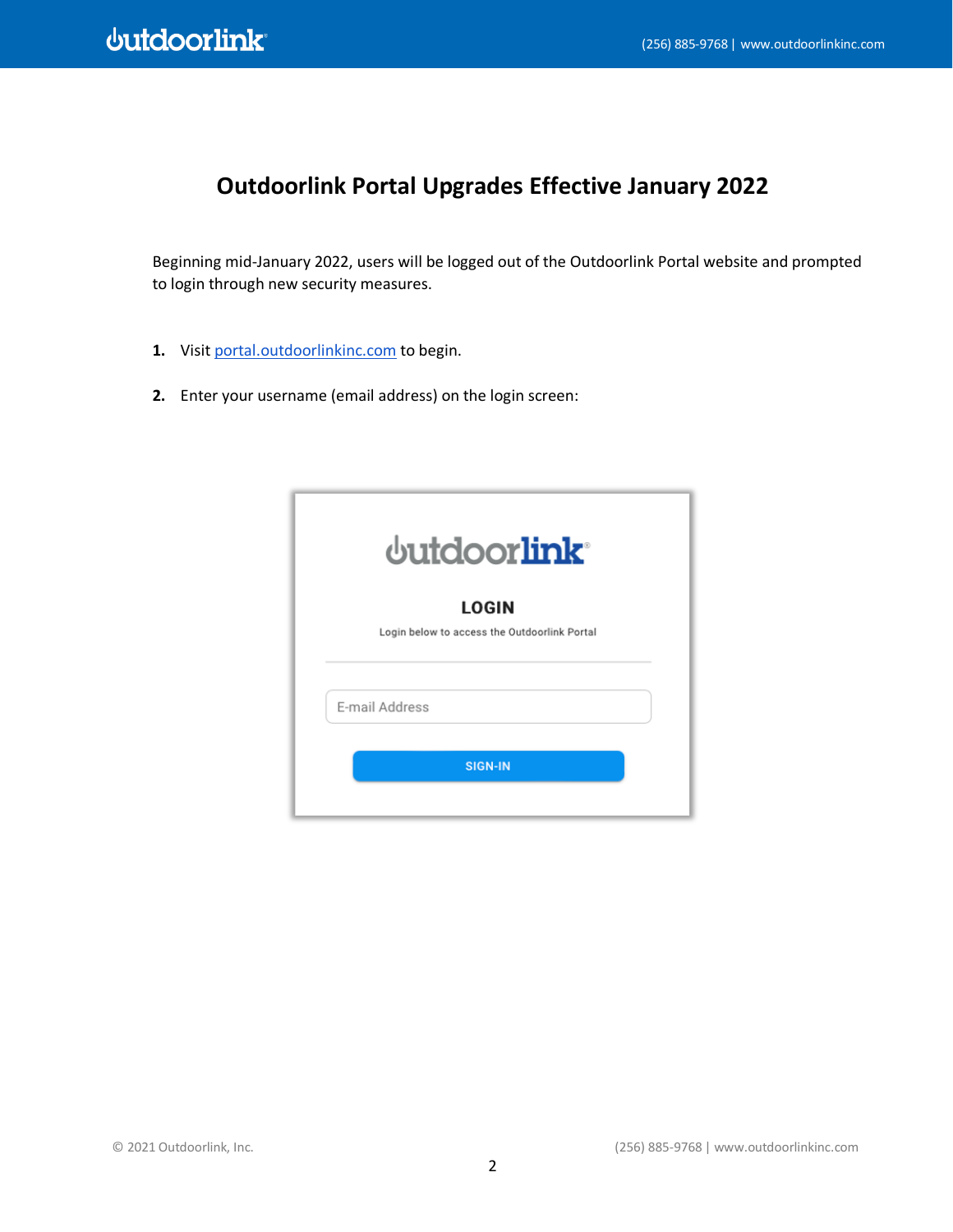**3.** A second login screen will appear. Enter your username (email address) and **current password.**

| dutdoorlink <sup>®</sup>                                     |
|--------------------------------------------------------------|
| <b>LOGIN</b><br>Login below to access the Outdoorlink Portal |
|                                                              |
| E-mail Address -<br>sfloyd@outdoorlinkinc.com                |
| Password                                                     |
| <b>SIGN-IN</b><br><b>CANCEL</b>                              |
| <b>FORGOT PASSWORD?</b>                                      |
| or login with                                                |
| <b>GOOGLE</b>                                                |
|                                                              |

**If your current password meets the complexity requirements**, then no password update is required, and you may continue using this same password.

**If your current password does not meet the complexity requirements**, then a password update is required.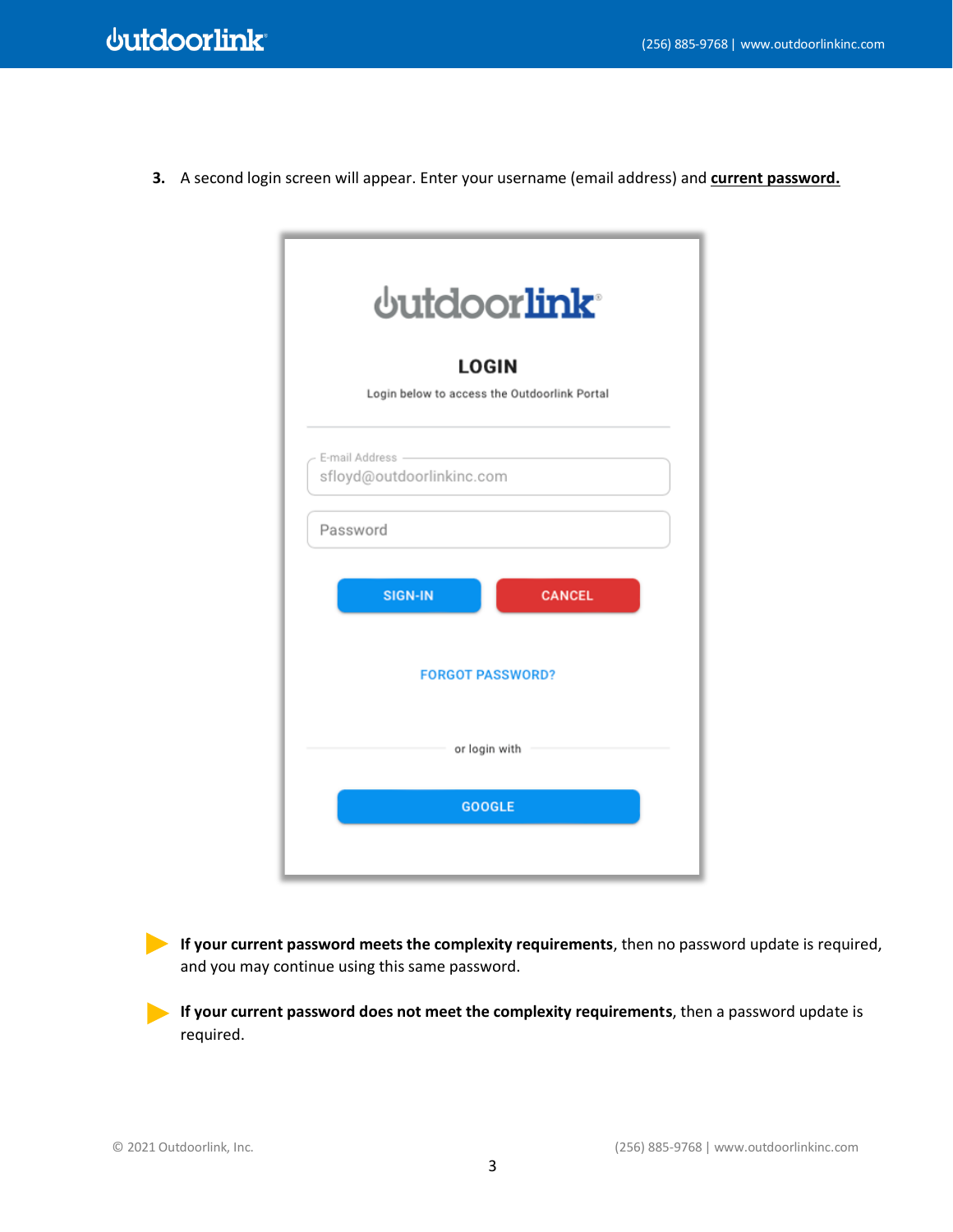- **4.** If your current password is unknown, click on, "Forgot Password?" Skip to Step 7 if not applicable.
- **5.** After selecting, "Forgot Password," and entering your email address, a 6-digit passcode will be emailed to you from [support@outdoorlinkinc.com](mailto:support@outdoorlinkinc.com) with the subject line, **"Your Verification Code."**
- **6.** Go back to the login page to enter the 6-digit code and create a new password that meets the complexity requirements.

|            | <b>dutdoorlink</b>                                                                                                                                                 |
|------------|--------------------------------------------------------------------------------------------------------------------------------------------------------------------|
|            | <b>RESET PASSWORD</b><br>Enter the confirmation code sent to your e-mail to reset your<br>password                                                                 |
|            | A code was sent via email to: c***@o***.com                                                                                                                        |
| 2          | $\overline{2}$<br>3<br>q<br>7                                                                                                                                      |
| Password - |                                                                                                                                                                    |
|            | Verify Password -<br>                                                                                                                                              |
|            | $\swarrow$ Password length >= 8<br>Contains uppercase letters<br>Contains lowercase letters<br>$\checkmark$ Contains numbers (0-9)<br>Contains symbols (!@#\$%^&*) |
|            | <b>SUBMIT</b><br><b>CANCEL</b>                                                                                                                                     |